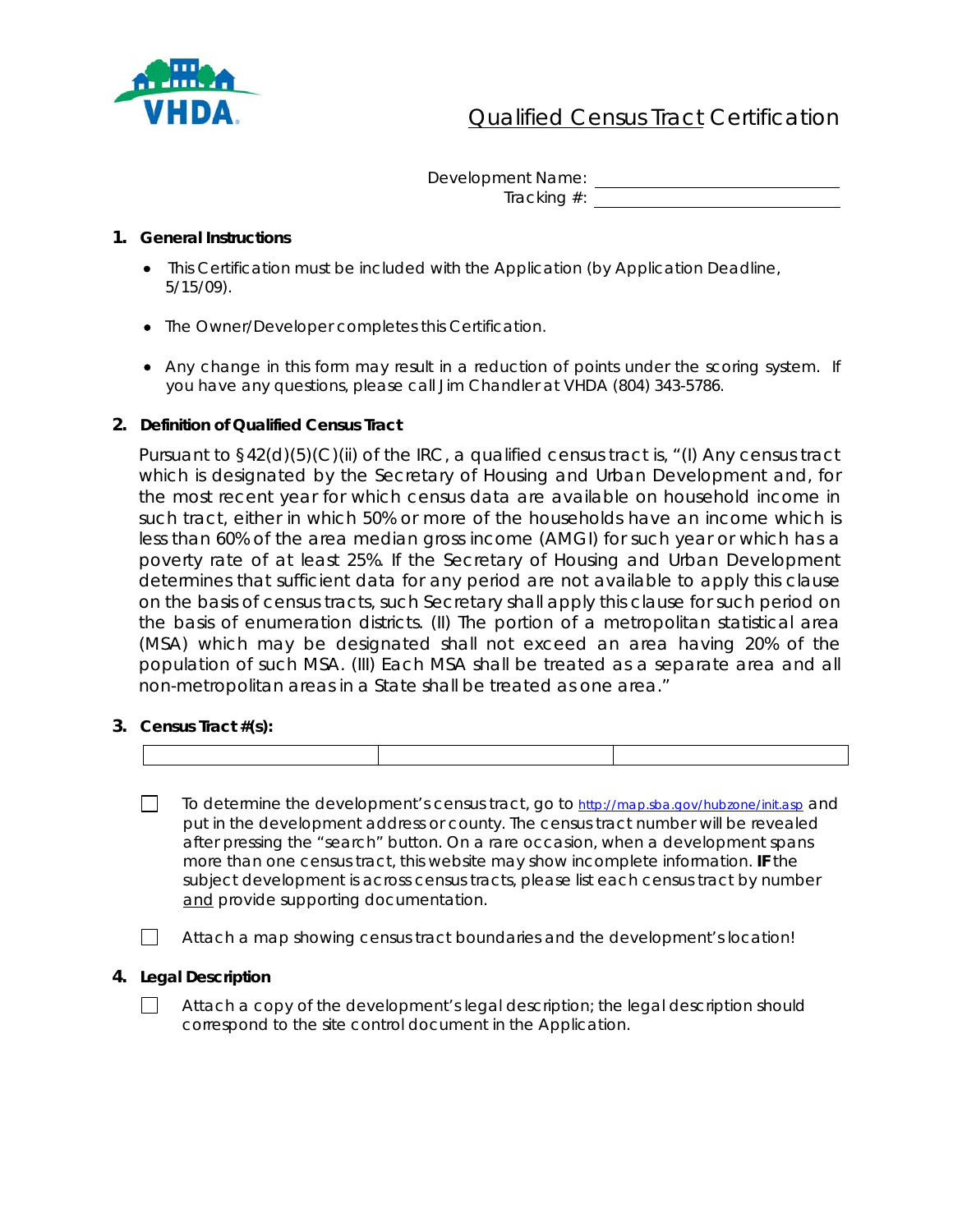

## Revitalization Area Certification

Development Name:

Tracking #:

If you have any questions, please call Jim Chandler at VHDA (804) 343-5786.

- **1. General Instructions** 
	- If the Owner/Applicant completes this Certification (see instructions under 2 below), it must be included with the Reservation Application (by Application Deadline, 5/15/09). However, if the Locality CEO is required to complete this Certification (see instructions under 2 below), it must be received by VHDA no later than 6/1/09.
	- Owner/Applicants are strongly encouraged to submit the Certification Letter attached (if applicable-see instructions under 2 below) to the locality CEO **at least three weeks in advance** of the 6/1/09 deadline, to ensure adequate time for review and approval by the locality.
	- The Certification Letter should be on the locality's letterhead (if applicable-see instructions under 2 below).
	- Any change in this Certification may result in a reduction of points under the scoring system.
	- Please note that a Comprehensive Plan does not qualify as certification of a revitalization area.

## **2. Revitalization Area**

To qualify for revitalization area points:

 $\Box$  Owner/Applicant certifies that the development is located in a redevelopment project, conservation project or rehabilitation district, pursuant to Title 36, Chapter 1 of the Code of Virginia, which states that the area within a redevelopment project, conservation project, or rehabilitation district established by the city or county, shall be deemed a revitalization area without certification. Provide documentation from the locality of the type of developments that will be encouraged, the potential sources of funding, and services to be offered in the area

**OR** 

 $\Box$  Evidence (submitted at Tab T of the Reservation Application) that the development is subject to a plan using Hope VI funds from HUD

**OR** 

 $\Box$  Locality CEO certifies that the proposed development is located in an area that meets VHDA's definition of a Revitalization Area. If this option is chosen, the Owner/Applicant must have the Locality CEO complete the letter attached.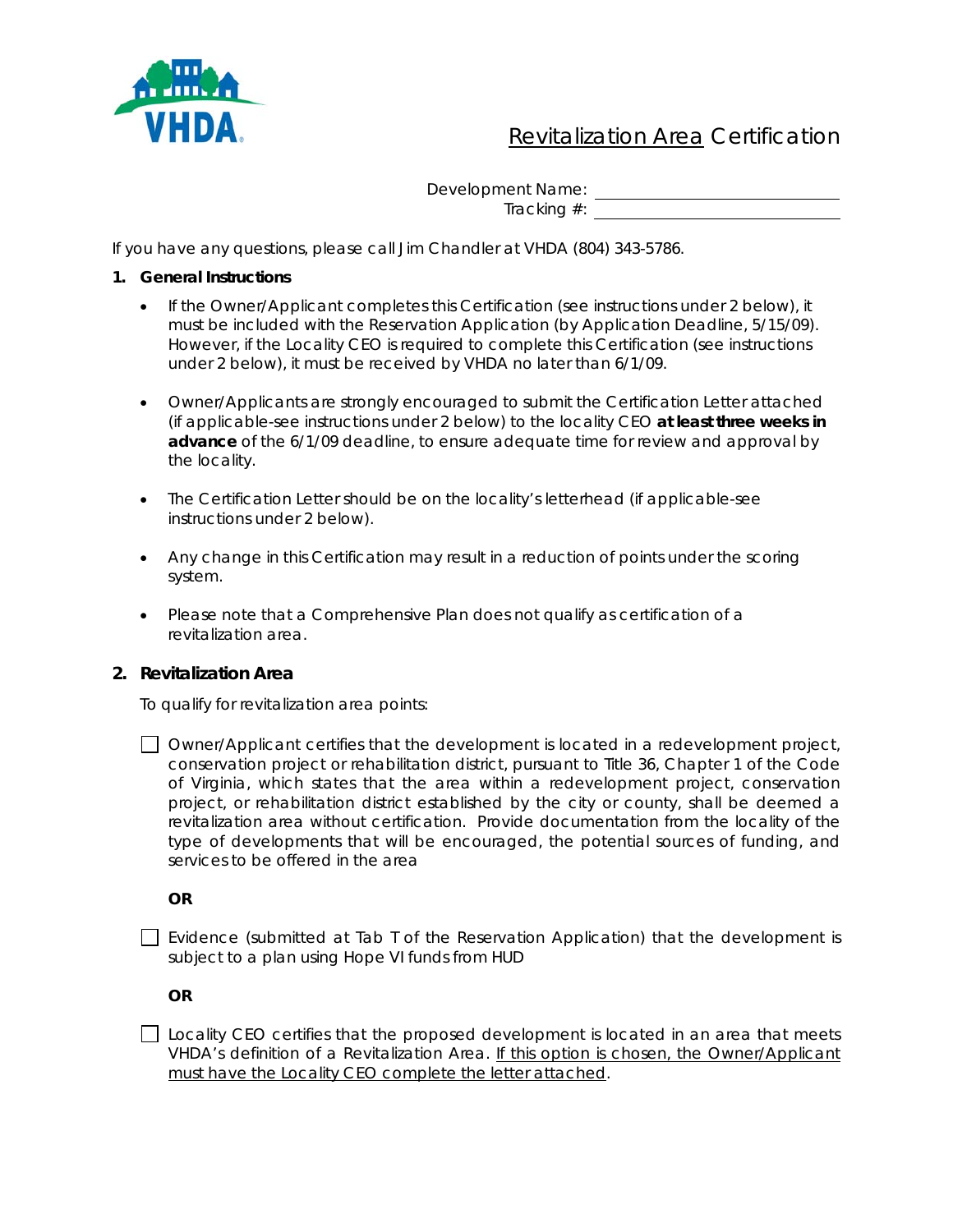## REVITALIZATION AREA CERTIFICATION

### [DATE]

Jim Chandler Virginia Housing Development Authority 601 South Belvidere Street Richmond, Virginia 23220

> VHDA Tracking Number: Development Name: Development Jurisdiction: Name of Owner/Applicant:

Dear Mr. Chandler:

I certify that the above-referenced development is located in a Revitalization Area in my jurisdiction. A "revitalization area" is any area that is (i) **either** (1) blighted, deteriorated, deteriorating or, if not rehabilitated, likely to deteriorate by reason that the buildings, improvements or other facilities in such area are subject to one or more of the following conditions- dilapidation, obsolescence, overcrowding, inadequate ventilation, light or sanitation, excessive land coverage, deleterious land use, or faulty otherwise inadequate design, quality or condition, **or** (2) the industrial, commercial or other economic development of such area will benefit the city or county but such area lacks the housing needed to induce manufacturing, industrial, commercial, governmental, educational, entertainment, community development, healthcare or nonprofit enterprises or undertakings to locate or remain in such area; **and** (ii) private enterprise and investment are not reasonably expected, without assistance, to produce the construction or rehabilitation of decent, safe and sanitary housing and supporting facilities that will meet the needs of low and moderate income persons and families in such area and will induce other persons and families to live within such area and thereby create a desirable economic mix of residents in such area.

I understand that this Certification will be used by the Virginia Housing Development Authority to determine whether the development qualifies for points available under VHDA's Qualified Allocation Plan.

[CEO Name] [Title]